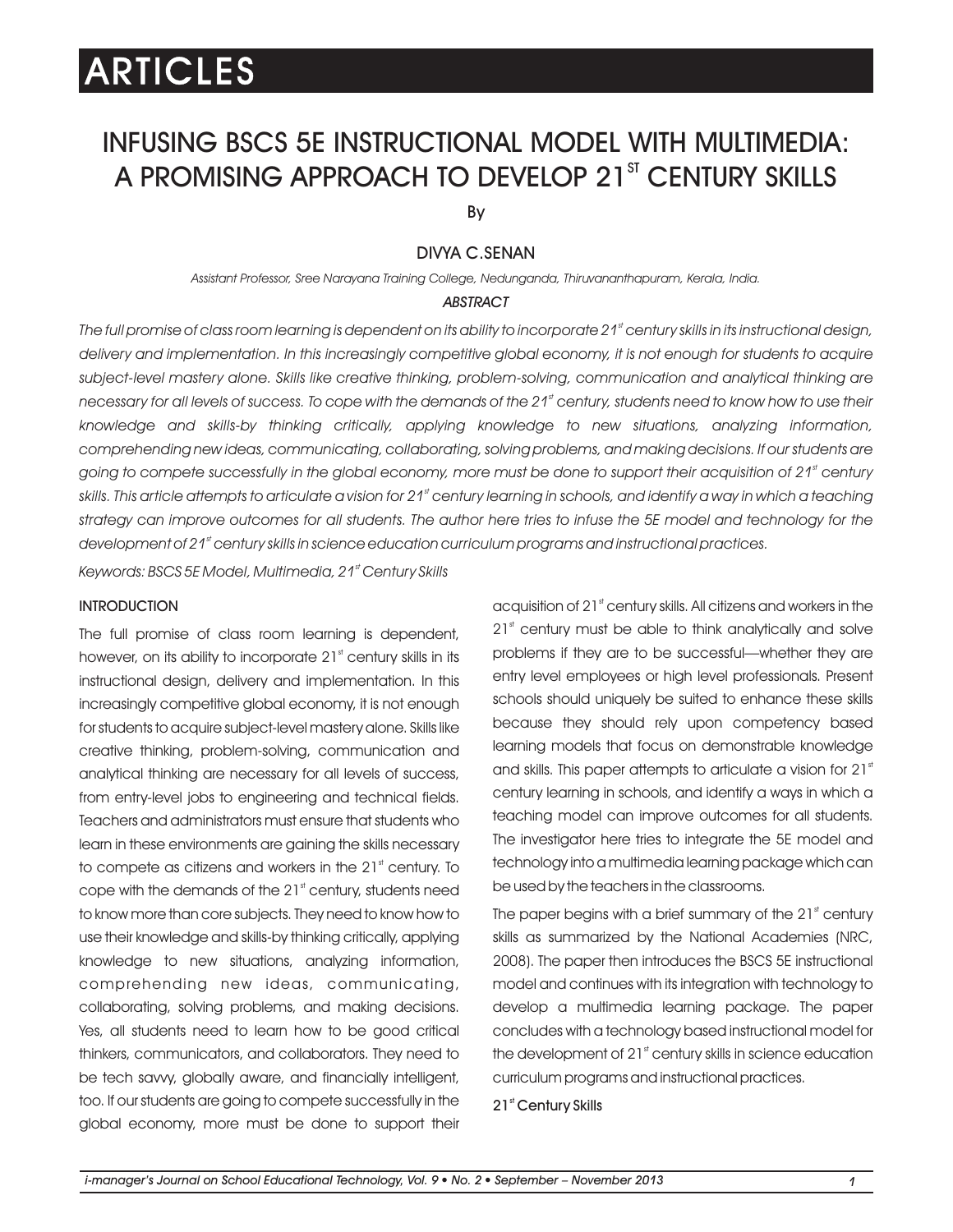The Research indicates that individuals learn and apply  $\boldsymbol{\delta}$  broad 21 $\boldsymbol{\delta}$  century skills within the context of specific bodies of knowledge (National Research Council, 2008, 2000; Levy & Murnane, 2004). In science education, students may develop cognitive skills while engaged in study of specific science topics and concepts. Following are examples of  $21<sup>st</sup>$  century skills.

### *Adaptability:*

The fast tempo of knowledge generation in today's society requires that students be more adaptable in their thinking than ever before. The abilities and attitudes needed to adapt to the ever changing landscape of scientific ideas are myriad and varied. They include abilities, beliefs, attitudes, dispositions, goals, and motives, all of which present unique challenges for the developing adolescent learner. Also it includes the ability and willingness to cope with uncertain, new, and rapidly-changing conditions on the job, including responding effectively to emergencies or crisis situations and learning new tasks, technologies, and procedures. Adaptability also includes handling work stress; adapting to different personalities, communication styles, and cultures (Houston, 2007; Pulakos, Arad, Donovan, & Plamondon, 2000). Even if a teacher provides the appropriate environment to support critical scientific thinking and reasoning, students often lack the requisite background knowledge to do so effectively. The ability to reason effectively and adapt to changing situations requires rich, interconnected, domain specific knowledge. Today's curricula are often characterized as a mile wide and an inch deep (Vogel, 1996). Lack of sufficient domainspecific content knowledge makes the task of thinking critically challenging not impossible. Beyond skills and abilities, and perhaps even more important for the science learner, adaptability requires the willingness to engage in the effortful thinking necessary to consider alternative points of view.

### *Complex communication/social skills:*

Research indicates that communication skills are extremely important in the field of science. From a Vygotskian perspective, if more sophisticated learners are going to lure their peers into their respective zones of proximal development and thus enhance cognitive growth in scientific thinking, effective communication is necessary (cf. Vygotsky, 1978). Skills in processing an interpreting both verbal and nonverbal information from others in order to respond appropriately. A skilled communicator selects key pieces of a complex idea to express in words, sounds, and images, in order to build shared understanding (Levy and Murnane, 2004). Skilled communicators negotiate positive outcomes with others through social perceptiveness, persuasion, negotiation and instructing (Peterson et al., 1999).

### *Non-routine problem solving:*

A skilled problem-solver uses expert thinking to examine a broad span of information, recognize patterns, and narrows the information to reach a diagnosis of the problem. Moving beyond diagnosis to a solution requires knowledge of how the information is linked conceptually and involves metacognition— the ability to reflect on whether a problem-solving strategy is working and to switch to another strategy if the current strategy isn't working (Levy &Murnane, 2004). It includes creativity to generate new and innovative solutions, integrating seemingly unrelated information; and entertaining possibilities others may miss (Houston, 2007).

### *Self management/self development:*

Self-management skills include the ability to work remotely, in virtual teams; to work autonomously; and to be self motivating and self monitoring. One aspect of selfmanagement is the willingness and ability to acquire new information and skills related to work (Houston, 2007).

### *Systems thinking:*

The ability to understand how an entire system works; how an action, change, or malfunction in one part of the system affects the rest of the system; adopting a "big picture" perspective on work (Houston, 2007). It includes judgment and decision making, systems analysis, and systems evaluation as well as abstract reasoning about how the different elements of a work process interact (Peterson et al., 1999).

### The BSCS 5E Instructional Model

To successfully implement the process of inquiry in the classroom, teachers need to use a structured instructional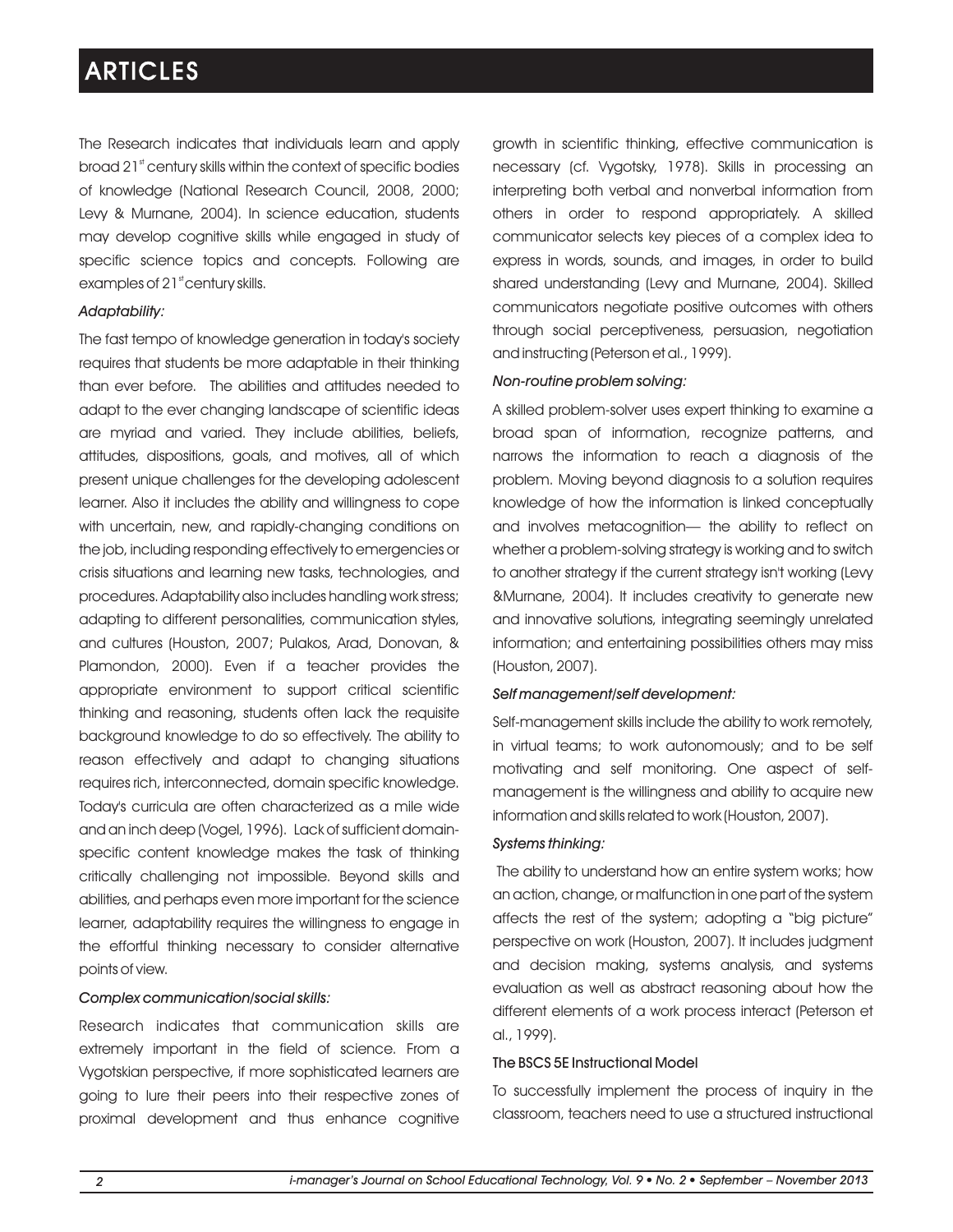framework. One such framework is the 5E model (Bybee et al., 2006). The 5E instructional model was developed in the 1980s by a non-profit organization named Biological Sciences Curriculum Study (BSCS) under the leadership of Robert Bybee. Unlike traditional expository models the 5E model aims to have students derive concepts and principles experimentally from scientific investigations. As a result students not only acquire content knowledge but also develop important cognitive process skills such as critical reasoning and problem solving. The model consists of a sequence of five learning phases—Engage, Explore, Explain, Elaborate, and Evaluate. Each phase has a specific function and contributes to the teacher's coherent instruction and the students' formulating a better understanding of scientific and technological knowledge, attitudes, and skills. The model has been used to help frame the sequence and organization of programs, units, and lessons. Once internalized, it also can inform the many instantaneous decisions science teachers must make in classroom situations.

Rodger Bybee, former director of Biological Sciences Curriculum Study (BSCS) made a presentation about linking the 5E model to  $21<sup>st</sup>$  century skills, in a workshop conducted by the National Research Council (US) Board on Science Education on Exploring the Intersection of Science Education and 21<sup>st</sup> Century Skills. Bybee explained that in the 5E model, the curriculum is designed to allow students to explore scientific phenomena and their own ideas. Students are invited to explain their ideas, and explanations can also be provided by the teacher or a textbook or through the use of technology. The curriculum then helps students to clarify the key concepts targeted for instruction by engaging them in new situations in which they can elaborate and extend their learning. Finally, the curriculum invites both students and teachers to evaluate the learning that took place Bybee explained that the model reflects research on how students learn. Rather than simply requiring students to progress through a series of exercises that are sequenced to cover certain science topics within a certain number of days, the model aims to expose them to major concepts as they arise naturally in problem situations. The model calls for structuring activities in these problem situations so that students are able to explore,

explain, extend, and evaluate their own progress. The model is based on findings from cognitive research that ideas are best introduced when students see a need or a reason for their use. Seeing relevant uses of the knowledge helps students to derive meaning from the activities (National Research Council, 1999, p. 127).

Bybee said that his review of the available research did not find any cases in which  $21<sup>st</sup>$  century skills were specifically targeted as desired learning outcomes in curricula based on the 5E model. The model is aimed at developing students' mastery of science subject matter, not at development of skills. With these caveats in mind, he then discussed the available evidence on development of each of the five skills such as adaptability, complex communication, on routine problem solving, selfmanagement/self-development and systems thinking. He found no evidence of development of adaptability, some evidence of development of complex communication/social skills (i.e., argumentation), and stronger evidence of development of three other skills: (1) non routine problem solving (i.e., scientific reasoning); (2) self-management/self-development (i.e., interest in science and science learning); and (3) systems thinking (i.e., mastery of content knowledge about complex scientific systems). Finally Bybee suggested that, the 5E model is a known quantity in the world of science education, it could serve as an excellent vehicle for developing 21<sup>st</sup> century skills, if adapted to focus on these skills.

### Fusing BSCS 5E model with Multimedia: The Constructivist Multimedia Learning framework

It is been recognized that technology is, and will continue to be, a driving force in workplaces, communities, and personal lives in the  $21<sup>st</sup>$  century. So it is important to incorporate information and communication technologies into education from the elementary grades up. The present paper tries to infuse the framework of 5E model in the design of multimedia learning package. The review of related literature prove that the 5E model provides a tangible reference for teachers to scaffold their developing expertise in structuring a learning environment that will facilitate students' interaction with a learning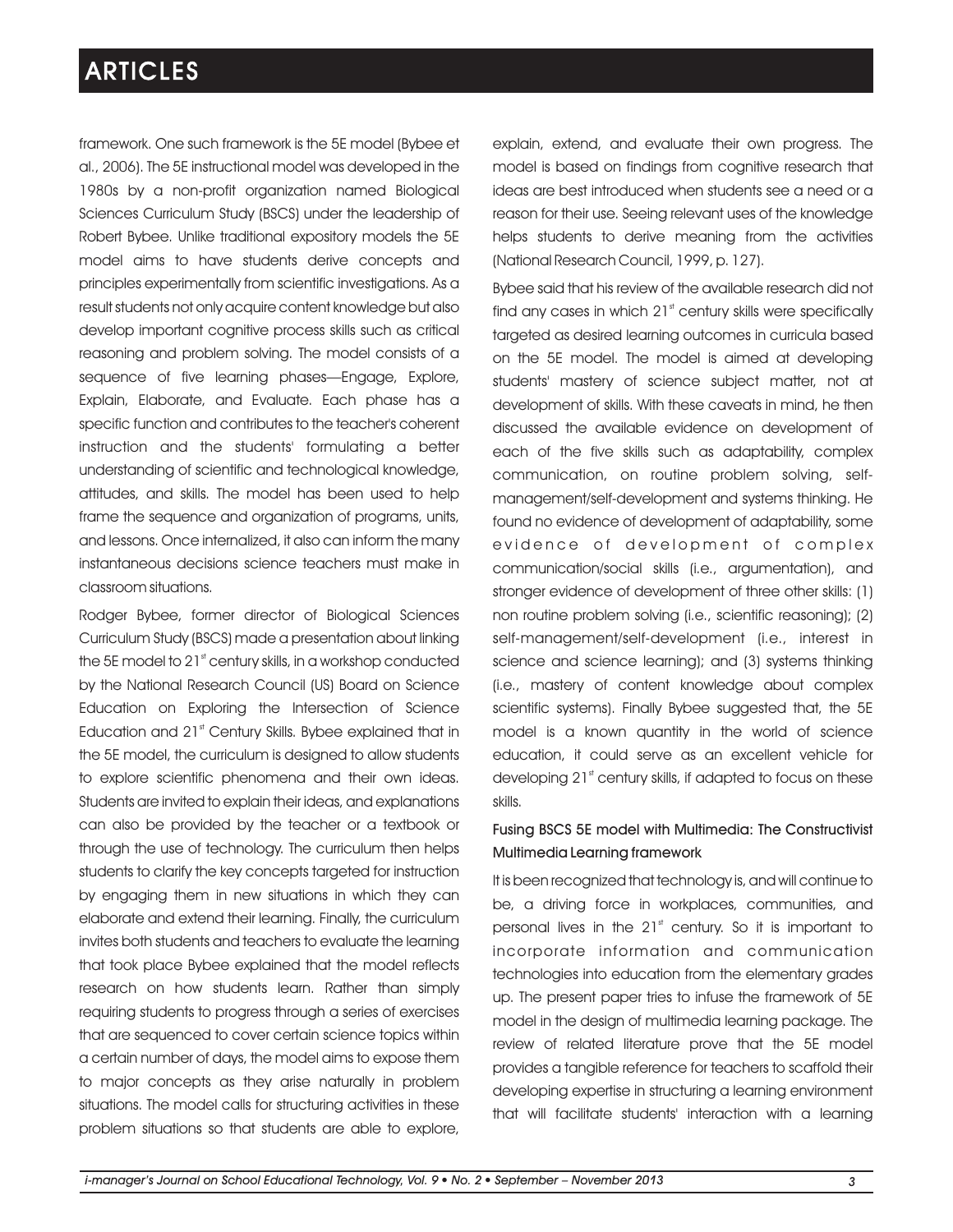context in a critical, reflective and analytical way (Boddy et al. 2003). The 5 E's is an aid or organizer for the teacher to structure and sequence potential learning experiences in a systematic and synergistic way consistent with a constructivist view of teaching and learning. Such a 5E model if used for the design of a multimedia learning package can contribute positively to student's academic success, their attitude towards the lesson, their developing concepts, and development of their cognitive structures.

Most of the multimedia learning packages available now are lacking the purpose for which it is developed. Most of them are self learning packages which cannot provide situations for thinking critically, applying knowledge to new situations, analyzing information, comprehending new ideas, communicating, collaborating, solving problems, and making decisions. Hence a framework in the form of 5E model can enable the students to have opportunities for communication, collaboration and problem solving.

The investigator developed a multimedia learning package for secondary school physics of Kerala..The content of the package was designed using BSCS 5E model. The analysis for this research addressed subject matter about "light". Content for the package was adapted from Physics text of Std.IX of State syllabus (SCERT) of Kerala. The investigator took the role of the script writer. The investigator creates character, action and interactivity. The structuring of content in the content map is from simple to complex, known to unknown, concrete to abstract and also general to specific. The content map preparation was followed by the specification of appropriate instructional strategy. The investigator selected the 5E model as basis for lesson planning. In each phase the teacher provides learning experiences through multimedia and the students find solutions with the help of multimedia package.

The engage phase, starts by an entertaining and attractive presentation and some questions about the reasons of the event which will be told are asked. Here there was a question which mentally helps students to engage for the activity. During explore phase students produced new ideas to solve the problem by studying together, doing experimentations and observations with the help of multimedia learning package. These ideas are turned into abilities and ways of solutions to solve the problem after filtering of the teacher. The main point of this activity is that students are making observations and they get directly involved with the phenomena. The teacher assists the students while they are making observations and discussing about their observations. Throughout this exploration activity, students realize that they are not being tested and generally perceive the activity to be fun and not threatening. They also feel free to express their ideas and make contributions. Explain phase is an inquiry stage. In this stage each student watch the experiments related to problems again and discussed their suggested solution ways and hypothesis with their friends. After discussions, researcher did not give any theoretical information or answers to problems directly. She provides only opportunity to students' conduct discussions by asking open-ended questions. Students realized conceptual development by integrating their obtained results and findings with researches' questions. In this explanation phase students are involved in an analysis of their exploration.

During their education life pupils should learn how to think and how to suspect. They should learn that they cannot decide without thinking whether a preposition is true or not. While they think they should also suspect what they have taught. Teachers should consolidate, expand and help student thinking. This takes place during their elaboration phase. In the elaboration phase the aim is to expand the concept. Students should be fully aware of the meaning of new term by making connections to previous concepts. Novel situations are provided for the students to apply their newly-gained information and problem solving approach. The evaluation phase helps students and teachers to achieve the goal of taking hold of ideas and experiences and working to make them together as a reasonable whole.. The teacher should observe students' knowledge and/or skills, application of new concepts and any change in thinking. Students should assess their own learning. In this phase questions are prepared to encourage student's interest and to develop their thinking skills. The purpose is also to generate interest in the topic and to bring out prior knowledge.

The constructivist multimedia learning framework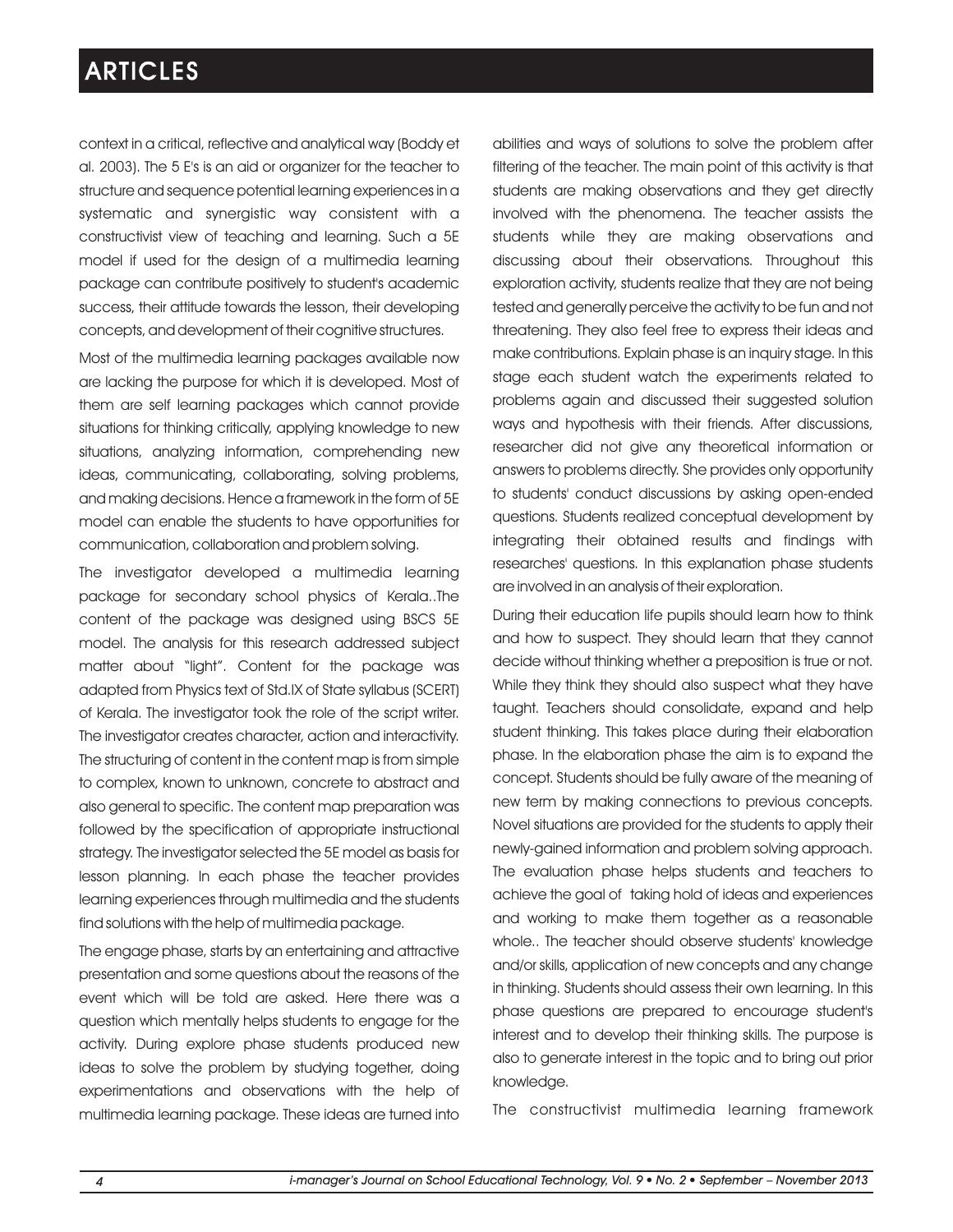explained above was able to create in students critical thinking, creativity and analytical thinking. Hence a multimedia learning package designed using 5E model can be defined as an appropriate context for learning in this information age.

### How 21<sup>st</sup> Century skills are acquired through the Constructivist Multimedia learning framework

The Constructivist Multimedia Learning framework was created with a goal of helping children learn science content, scientific attitude, scientific reasoning, and communication, collaboration, design, and project skills.

The Constructivist Multimedia Learning framework affords learning to be adaptive in many ways. First, students work on a variety of different groups throughout the year. They stay with a group for the duration of a unit and work with new people for the next unit. Working with a group for a considerable period means learning how to work with people with a variety of different styles, strengths, and weaknesses. One of the things learners discuss in depth early in the year and then later as it comes up is how they are making their collaborations work, e.g., how they are dividing up responsibilities among their groups.' The Constructivist Multimedia Learning framework' does not otherwise focus directly on helping children learn to cope with uncertain, new, or rapidly-changing conditions, but it does give learners enough variety in solving problems that children become able to address new issues as they arise. The performance assessments show students immediately getting down to work when confronted with a new task. The students learned with the help of the Constructivist Multimedia Learning framework know to think about constraints and criteria of a situation they are addressing, when they need more information and the value in justifying decisions with empirical evidence and science knowledge (and that opinion is not enough).

The experimental students who used the Constructivist Multimedia Learning framework for learning are constantly making presentations to each other, and because they need the results of each other's investigations and recognize the value of their peers' ideas, critiques, and recommendations, they get into the habit of listening and asking questions. The clarifications peers ask for early on in the year serve to help learners identify what is important to present so others can understand what they have to offer, and the group get better over the year at presenting in a productive way. They also get experience with the back and forth communication needed to make sense of each other's ideas; our evidence shows learners becoming more confident and competent over a school year at engaging in such dialog – both within small groups they work in and as a class. Moving from small-group to whole-class work on a regular basis allows those who are good at such communication to model it for others; it also gives everyone a chance to try out such communication in their small groups (3 or 4 members) before participating in such communication in front of the class which will be useful for the shy and not-as-confident learners.

Learning to solve problems in a variety of ways is afforded in constructivist multimedia learning environment through working on problems that might have many good answers and the frequent sharing of ideas. Children see that they and their peers might be coming up with different solutions; they get experience judging the goodness of solutions; and they articulate to their peers how they came up with their solutions. Also, throughout a year, they work on a variety of design challenges; each requires different variations of the reasoning they are doing, and each might require a different kind of investigation.

Self-management is a key in constructivist multimedia learning environment. Here nothing is spoon-fed, and the children who get the most out of the units are those who make the effort. All students tend to participate. Teachers note that they have many fewer discipline problems because students want to engage. The combination of asking students to learn in the context of engaging problems, exploring information helping them learn what is expect of them, explicitly discussion of the how-to's of what they are doing in addition to explicit discussion of the content they are learning, and giving them opportunities to teach and learn from each other, believe, are essential to growing self-management skills.

Several of the problems in the multimedia package unit require understanding good solutions. This requires judgment and decision-making, systems analysis, systems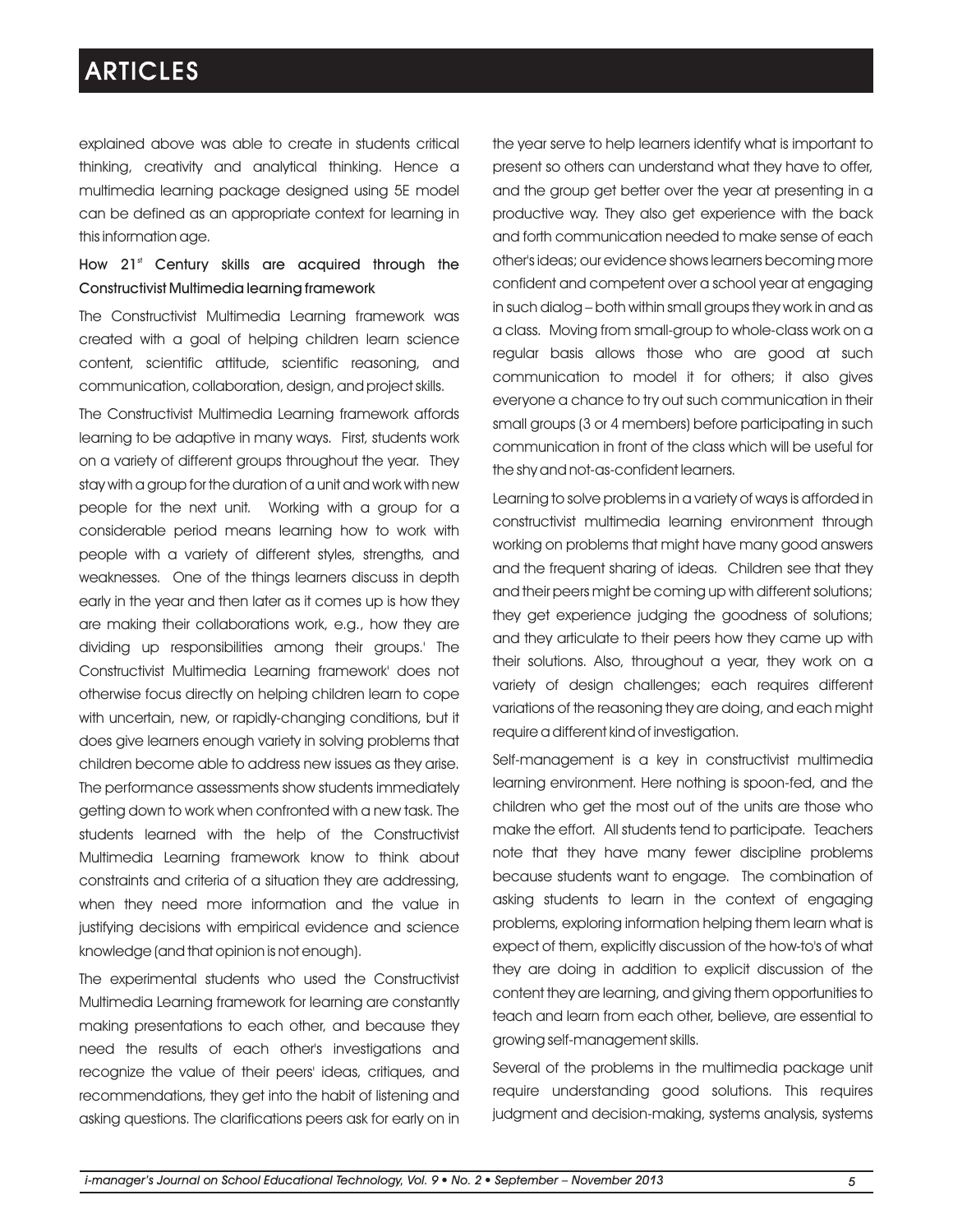evaluation and reasoning. Student text introduces learners to representations they can use to help with this reasoning. The keys here are (i) to give learners practice thinking in a context in which they need to do it well for success and (ii) to provide the support the learners need to be able to get started with and then get better at systems thinking. The variety of presentations done in the Constructivist Multimedia Learning framework is a real help in promoting systems thinking in the same way it helps in promoting concept learning and learning of other skills. Students report their experiences and results to each other and debug together whatever is not working well. In the process, they hear others using the skills and content, they have a chance to experience its good use, and they have a chance to question what they do not understand.

The vision of how 21<sup>st</sup> Century skills play out in classrooms is closer to multimedia-based science rather than to laboratory–based science environments (in which "handson" activity often shapes the organization of teaching and learning). By multimedia based science the researcher means that the primary focus of student work is to solve complex problems, and that multiple forms of learning activities by students (gathering relevant information, collecting data, testing models, learning new concepts needed to understand the problem, etc.) is always in the service of producing an evidence-based solution to a problem. The constructivist multimedia learning approach is characterized by a focus on a few key science ideas, purpose-driven group work, student ownership of problems and problem-solving approaches, the on-going public vetting of multiple solutions and models as they are being developed, and the use of feedback to refine ideas and solutions. The researcher come to conclusion that the constructivist multimedia learning to science learning involves students in generating and re-framing problems a skill that is actually more fundamental than the five  $21<sup>st</sup>$ Century skills listed.

### Recommendations

1. Constructivist multimedia approach to teacher professional development -based on 21<sup>st</sup> century skillsshould be adopted, both at pre-service and in-service training programs. Teachers should be given the opportunity to develop 21<sup>st</sup> century skills themselves and to experience how these skills can be brought into the classroom

2. Embed the constructivist multimedia framework into teacher preparation and professional development so as to develop 21st century skills

3. A curricular framework with a clear definition of  $21<sup>st</sup>$ century skills and the strategies lihe constructivist multimedia learning framework to support and regulate its implementation and assessment should be developed.

4. The role of non formal and informal education contexts in supporting the acquisition of  $21<sup>st</sup>$  century skills should be acknowledged and taken into account. Constructivist multimedia learning packages to link what is learnt in and outside the school can be developed.

5. The need for different types of new literacies information literacy, ICT skills and technological literacy - in the knowledge society must be acknowledged. These new literacies should be embedded within and across the other  $21<sup>st</sup>$  century skills and core subjects and could be developed by practicing constructivist multimedia framework during the teaching learning process.

### Conclusion

In order for our students to be prepared to navigate this 21st century world, they must become literate in 21<sup>st</sup> century literacies, including multicultural, media, information, emotional, ecological, financial and cyber literacies. Collaborating with students from around the world in meaningful, real-life projects is a necessary tool for developing these literacies. Students can learn that through collaboration, not competition, they can work together to make the world a better place. 5E model infused with technology is a good tool for the teachers as well as students to bring in the  $21<sup>st</sup>$  century skills. Technologies are not an end in themselves; technologies are tools students use to create knowledge and to create personal and social change.

#### References

[1]. Boddy, M., Watson, K., & Aubusson, P. (2003). A Trial of the 5E's: A referent model for constructivist teaching and learning. *Research in Science Education,* 33(1): 27-42.